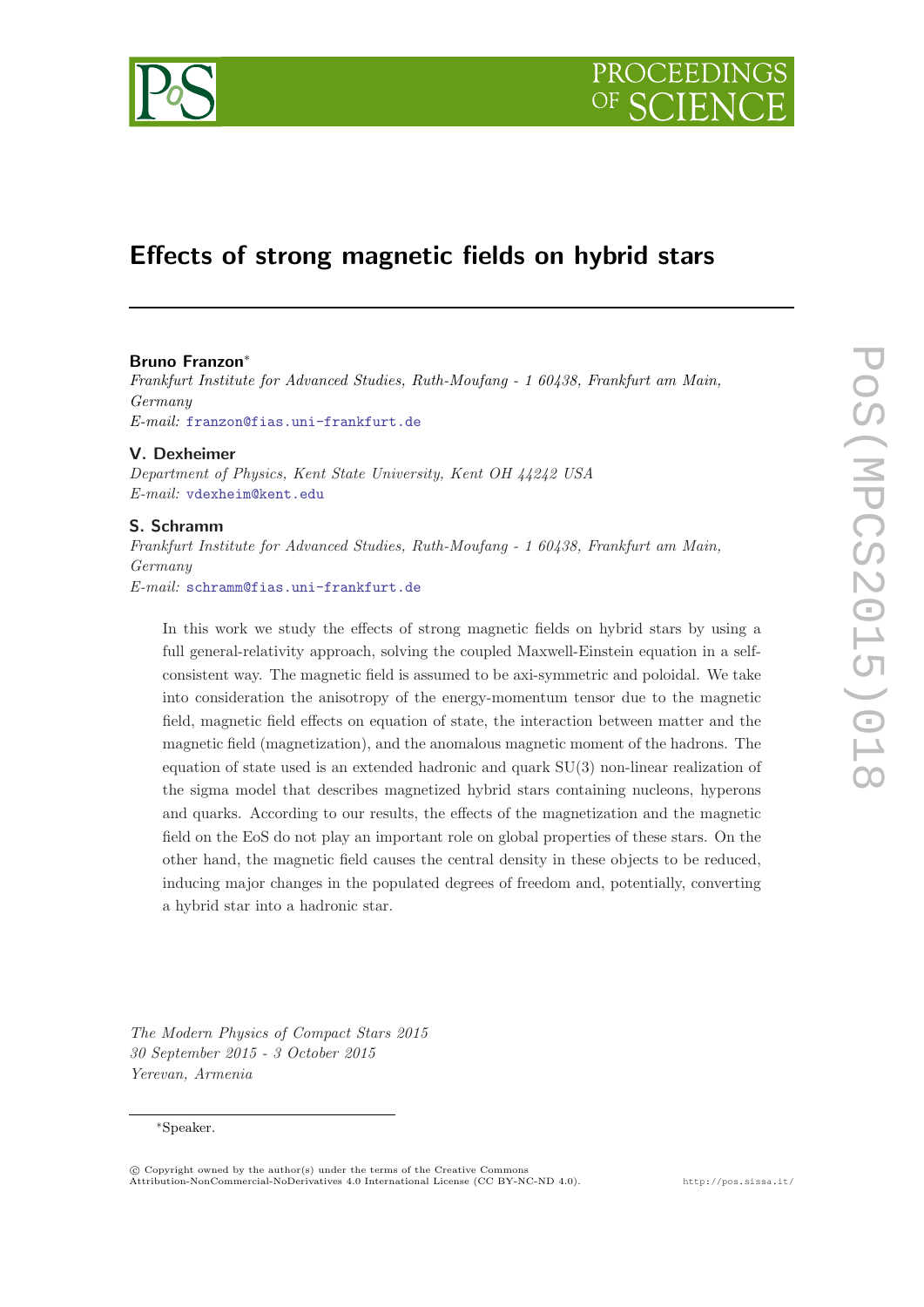## 1. Introduction

Neutron stars undoubtedly belong to the most suitable environments for studying properties of strongly interacting matter under extreme conditions. For example, the density inside these objects can reach values much higher than the nuclear saturation density  $\sim$  2.7 × 10<sup>14</sup> g/cm<sup>3</sup>. This makes neutron stars natural laboratories where one can examine and shed some light on the still open question concerning the equation of state (EoS) for ultra-dense matter and the role played by exotic degrees of freedom, such as hyperons and quarks.

Another important feature present in compact objects and studied in this work is their strong magnetic field. From pulsar observations, the magnitude of the surface magnetic field in neutron stars has been found to be generally of the order of  $10^{12} - 10^{13}$  G. However, according to observations of star periods and period derivatives, classes of neutron stars known as Anomalous X-ray Pulsars and Soft-Gamma-Ray-Repeaters can have surface magnetic field as large as  $10^{14} - 10^{15}$  G. These are usually referred to as magnetars, see e.g. [\[1,](#page-10-0) [2](#page-11-0), [3](#page-11-0), [4](#page-11-0), [5](#page-11-0)]. One expects to find even stronger magnetic fields inside these stars as already calculated in [[6](#page-11-0)]. According to virial theorem arguments, which give an upper estimate for the magnetic inside neutron stars, they can possess central magnetic fields as large as  $10^{18-20}$  $10^{18-20}$  $10^{18-20}$  G, see e.g. [[7](#page-11-0), 8, [9](#page-11-0), [10\]](#page-11-0).

The origin of strong magnetic fields in compact stars is still unclear. One common hypothesis involves the flux conservation of the progenitor magnetic field, see [[11](#page-11-0)]. However, this idea is not suitable for magnetars since a canonical neutron star  $M \sim 1.4 M_{\odot}$  would require a radius less than its Schwarzschild radius in order to generate a surface magnetic field of the order of  $10^{15}$ G, see [\[12](#page-11-0)]. Another possibility suggested by Thompson and Duncan in [[1](#page-10-0)] describes a newly born neutron star combining convection and differential rotation to generate a dynamo process which is able to generate fields as large as  $10^{15}$  G. However, this standard explanation fails when trying to explain the supernova remnants associated with these objects, see e.g. [\[13](#page-11-0)].

Whatever the origin of strong magnetic fields might be, they affect locally the microphysics of the equation of state (EoS), as for example, due to the Landau quantization of the energy levels of charged particles and the effect of the anomalous magnetic moment (AMM) of charged and uncharged particles. Globally, magnetic fields affect the structure of neutron stars through the Lorentz force associated with the macroscopic currents that generate the field. They also affect the structure of the spacetime, as magnetic fields are now a source for the gravitational field through the Maxwell energy-momentum tensor. As a consequence, magnetized stars are anisotropic and require a general-relativity treatment beyond the solution of the Tolman-Oppenheimer-Volkoff (TOV) equations ([[14,](#page-11-0) [15](#page-11-0)]).

In this work, we model magnetized hybrid stars in a self-consistent way by solving Einstein-Maxwell equations in the same way as done in [[16,](#page-11-0) [17](#page-11-0)]. In [[17\]](#page-11-0), the authors studied magnetized quark stars taking into account the magnetic field in the equation of state, the magnetization term for the matter, and also the magnetic field in the gravitational field equations. They have found that neither the magnetic field nor the magnetization change significantly the global properties of these stars for a magnetic field strength of the order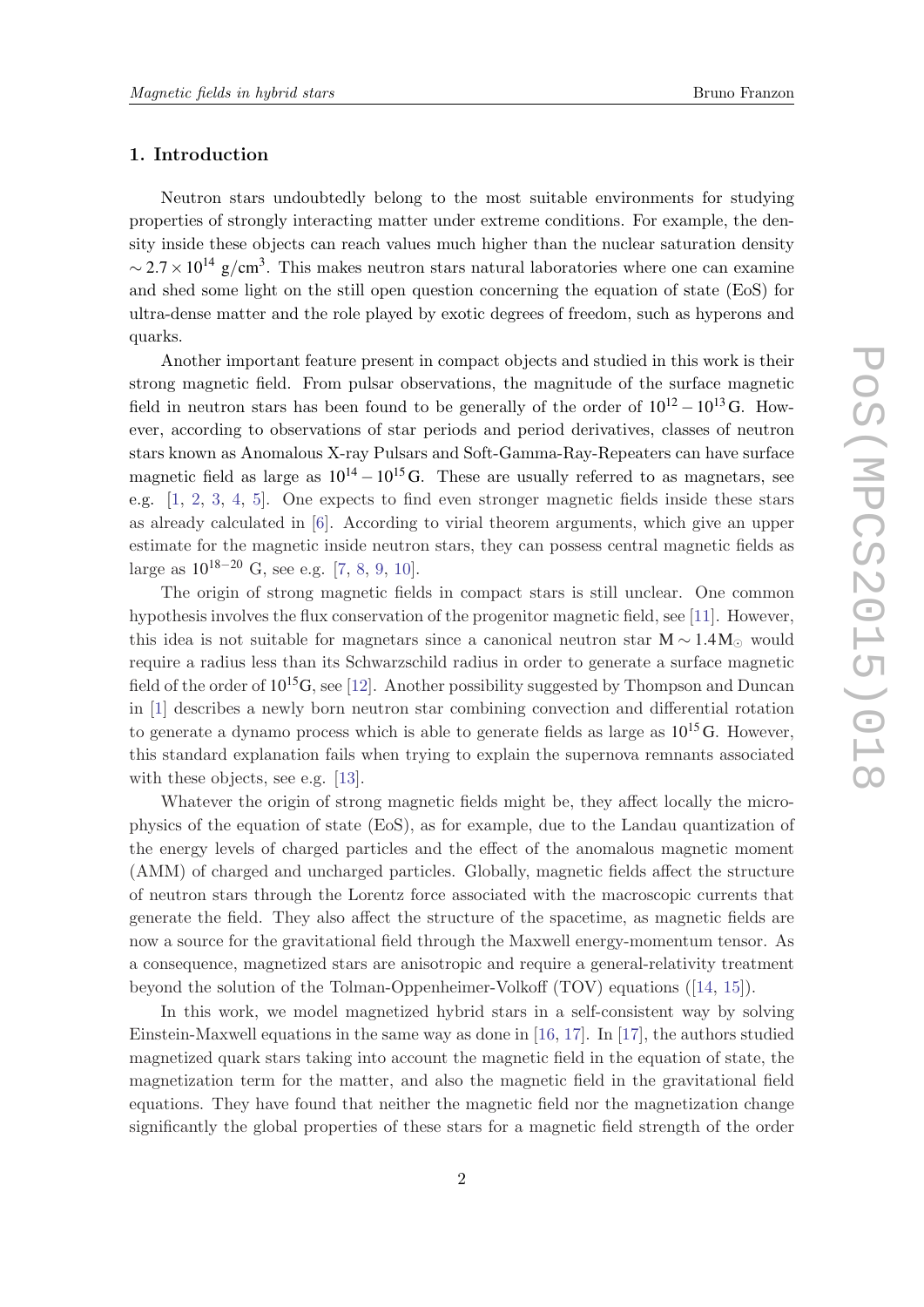of  $\sim 10^{18}$  G. Note that, the equation of state used by those authors, namely, a quark CFL model ([\[18\]](#page-11-0)) possesses a high baryon density range reaching two times the saturation density at the surface of star.

In order to assess the role that a magnetic field dependent equation of state and the magnetization play in the global properties of stars, we use in this work a more complex equation of state than in [\[17](#page-11-0)]. Our EoS describes magnetized hybrid stars containing nucleons, hyperons and quarks and takes into account the anomalous magnetic moment for all hadrons. As a consequence, it produces a magnetization much higher than the one used in [[17\]](#page-11-0). Despite this, we show that the neutron star structure, like its mass-radius relationship, is not modified drastically with the inclusion of the magnetic field in the EoS and the magnetization. On the other hand, the particle population is significantly modified when the magnetic field is included. The main impact observed is the conversion of a nonmagnetized hybrid star with hadron and quark degrees of freedom to a highly magnetized hadronic star composed simply by nucleons. In reality, the temporal star evolution goes in the other direction, as the magnetic field of the star decays over time allowing a hadronic star to become a hybrid one.

# 2. Formalism

We present here the effects of strong magnetic fields on the global properties of neutron stars which are subjected to a quark-hadron phase transition in their interior. Stationary and axi-symmetric stellar models were constructed with the same numerical procedure and mathematical set-up as in Refs. [[19,](#page-11-0) [17\]](#page-11-0), where the coupled Maxwell-Einstein equations were solved in a self-consistent way by means of a pseudo-spectral method. The magnetic models are obtained by giving a constant current functions  $f_0$ , which is related to the macroscopic electric current through the relation  $j^{\phi} \propto (e+p)f_0$ , where *e* and *p* are the energy density and the pressure of the system.

## 3. Magnetized Equation of State

When, in addition to a usual hadronic phase, neutron star models also include a quark phase, they are normally described by two different equations of state. These equations of state are connected at the point in which the pressure of the quark phase becomes higher than the pressure of the hadronic phase. In our approach, we have instead a combined model of hadrons and quarks and one equation of state for both phases. In this case, we can study important features of the deconfinement phase transition, like the strength of the transition, the mixing of phases and also the accompanying chiral symmetry restoration. For this purpose, we extended the hadronic SU(3) non-linear realization of the sigma model, see e.g. [[20,](#page-11-0) [21,](#page-12-0) [22,](#page-12-0) [23](#page-12-0)], to include quark degrees of freedom in a spirit similar to the PNJL model ([\[24](#page-12-0)]), in the sense that it uses the Polyakov loop  $\Phi$  as the order parameter for deconfinement. The Lagrangian density of the model in mean field approximation reads:

$$
\mathcal{L} = \mathcal{L}_{mag} + \mathcal{L}_{Kin} + \mathcal{L}_{Int} + \mathcal{L}_{Self} + \mathcal{L}_{SB} - U,
$$
\n(3.1)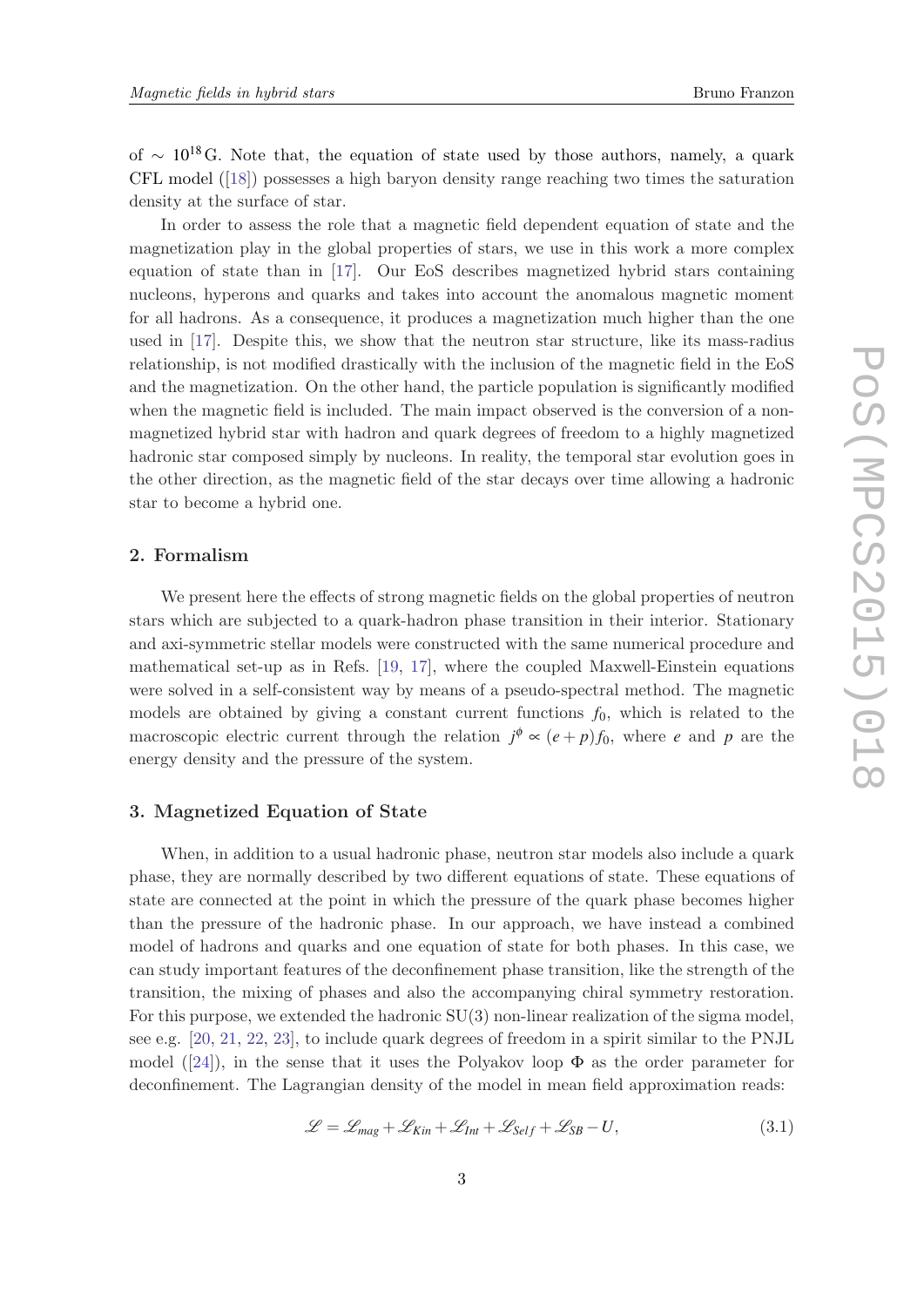where besides the kinetic energy term for hadrons, quarks, and leptons (included to insure charge neutrality), the terms:

$$
\mathcal{L}_{mag} = -\sum_{i} \bar{\psi}_{i} (q_{i} e \gamma^{\mu} A_{\mu} + \frac{1}{2} \kappa \sigma^{\mu \nu} F_{\mu \nu}) \psi_{i}, \qquad (3.2)
$$

$$
\mathcal{L}_{Int} = -\sum_{i} \bar{\psi}_{i} [\gamma_{0} (g_{i\omega}\omega + g_{i\phi}\phi + g_{i\rho}\tau_{3}\rho) + M_{i}^{*}] \psi_{i}, \qquad (3.3)
$$

$$
\mathcal{L}_{Self} = \frac{1}{2} (m_{\omega}^2 \omega^2 + m_{\rho}^2 \rho^2 + m_{\phi}^2 \phi^2) + g_4 \left( \omega^4 + \frac{\phi^4}{4} + 3 \omega^2 \phi^2 + \frac{4 \omega^3 \phi}{\sqrt{2}} + \frac{2 \omega \phi^3}{\sqrt{2}} \right) - k_0 (\sigma^2 + \zeta^2 + \delta^2)
$$

$$
-k_1 (\sigma^2 + \zeta^2 + \delta^2)^2 - k_2 \left( \frac{\sigma^4}{2} + \frac{\delta^4}{2} + 3 \sigma^2 \delta^2 + \zeta^4 \right) - k_3 (\sigma^2 - \delta^2) \zeta
$$

$$
-k_4 \ln \frac{(\sigma^2 - \delta^2) \zeta}{\sigma_0^2 \zeta_0}, \tag{3.4}
$$

$$
\mathcal{L}_{SB} = -m_{\pi}^2 f_{\pi} \sigma - \left(\sqrt{2}m_k^2 f_k - \frac{1}{\sqrt{2}}m_{\pi}^2 f_{\pi}\right)\zeta,
$$
\n(3.5)

$$
U = (a_0 T^4 + a_1 \mu^4 + a_2 T^2 \mu^2) \Phi^2 + a_3 T_0^4 \log (1 - 6\Phi^2 + 8\Phi^3 - 3\Phi^4),
$$
 (3.6)

represent the magnetic and anomalous magnetic moment (AMM) interactions with the fermions, the interactions between baryons or quarks and vector and scalar mesons, the self interactions of scalar and vector mesons, an explicit chiral symmetry breaking term (responsible for producing the masses of the pseudo-scalar mesons), and a potential *U* for the Φ field. The later is important in order to reproduce a realistic structure for the QCD phase diagram over the whole range of chemical potentials and temperatures, including realistic thermodynamic behaviour at vanishing chemical potential as shown in [[22\]](#page-12-0).

The effective masses of the baryons and quarks are generated by the scalar mesons except for a small explicit mass term  $M_0$  and the term containing  $\Phi$ :

$$
M_B^* = g_{B\sigma}\sigma + g_{B\delta}\tau_3\delta + g_{B\zeta}\zeta + M_{0_B} + g_{B\Phi}\Phi^2
$$
\n(3.7)

$$
M_q^* = g_{q\sigma}\sigma + g_{q\delta}\tau_3\delta + g_{q\zeta}\zeta + M_{0_q} + g_{q\Phi}(1 - \Phi). \tag{3.8}
$$

With the increase of temperature and/or density, the  $\sigma$  field (non-strange chiral condensate) decreases in value, causing the effective masses of the particles to decrease towards chiral symmetry restoration. The field  $\Phi$  assumes non-zero values with the increase of temperature/density and, due to its presence in the baryons effective mass (Eq. (3.7)), suppresses their presence. On the other hand, the presence of the  $\Phi$  field in the effective mass of the quarks, included with a negative sign  $(Eq. (3.8))$ , ensures that they will not be present at low temperatures/densities. In this way, the interaction with the medium determines which are the degrees of freedom present in the system.

The magnetic field in the z-direction forces the energy eigenstates in the x and y directions of the charged particles to be quantized into Landau levels ν:

$$
E_{i_{vs}}^{*} = \sqrt{k_{z_i}^2 + \left(\sqrt{M_i^{*2} + 2\nu|q_i|B} - s_i\kappa_iB\right)^2},
$$
\n(3.9)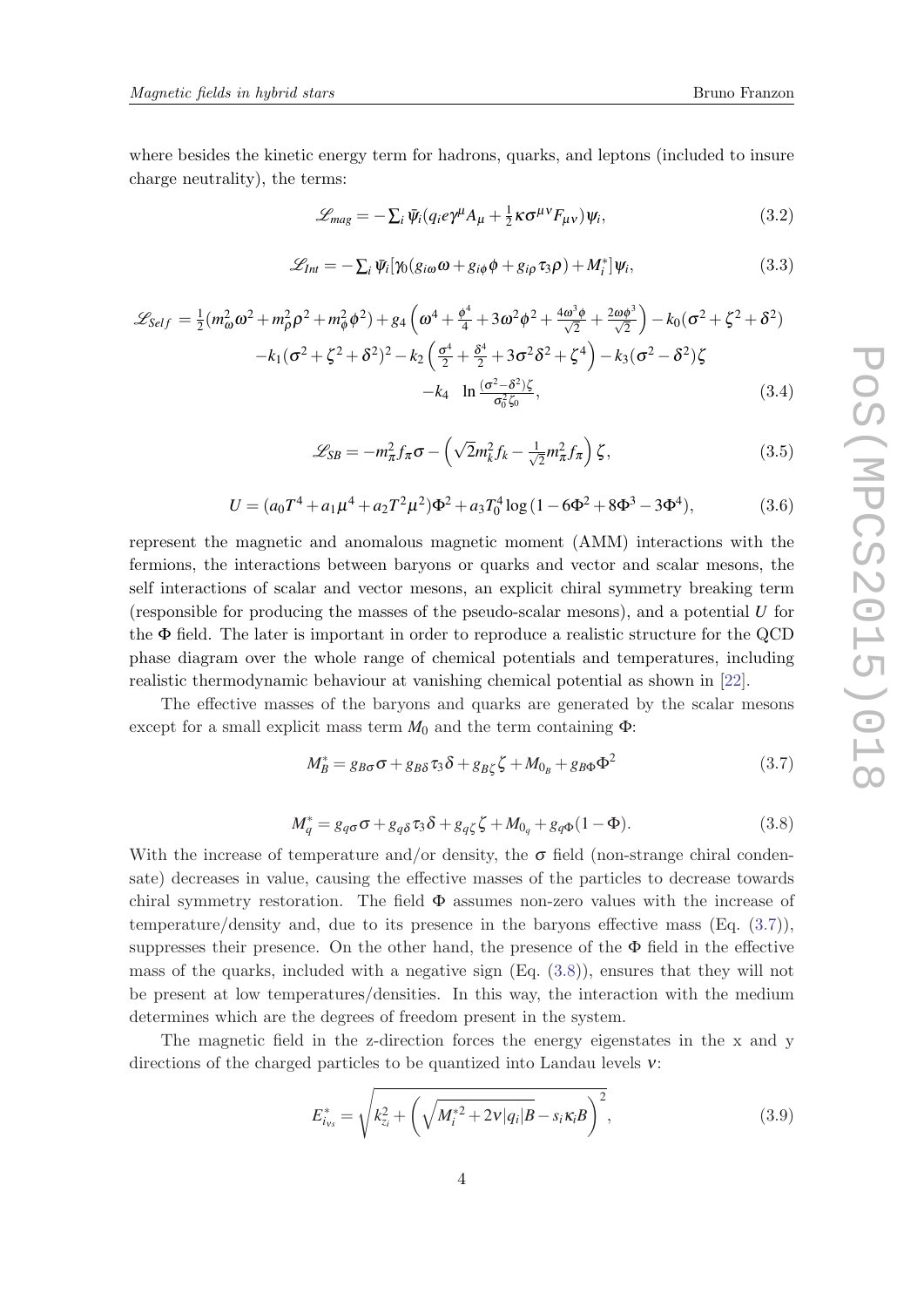where  $k_i$  is the fermi momentum and  $s_i$  the spin of each fermion. The last term comes from the anomalous magnetic moment (AMM) of the particle that splits the energy levels with respect to the alignment/anti-alignment of the spin with the magnetic field. The AMM also modifies the energy levels of the uncharged particles

$$
E_{i_s}^* = \sqrt{k_i^2 + \left(M_i^{*2} - s_i \kappa_i B^*\right)^2}.
$$
\n(3.10)

The AMM constants  $\kappa_i$  have values  $\kappa_p = 1.79$ ,  $\kappa_n = -1.91$ ,  $\kappa_\Lambda = -0.61$ ,  $\kappa_\Sigma^+ = 1.67$ ,  $\kappa_\Sigma^0 = 1.61$ ,  $\kappa_{\Sigma}^- = -0.38, \ \kappa_{\Sigma}^0 = -1.25, \ \kappa_{\Sigma}^- = 0.06.$  The sign of  $\kappa_i$  determines the preferred orientation of the spin with the magnetic field. For zero temperature, the sum over the Landau levels ν runs up to a maximum value, beyond which the momentum of the particles in the zdirection would be imaginary

$$
v_{max} = \frac{E_{i_s}^{*2} + s_i \kappa_i B - M_i^{*2}}{2|q_i|B}.
$$
\n(3.11)

We choose to include in our calculations the AMM effect for the hadrons only, since the coupling strength of the particles  $\kappa_i$  depends on the corresponding magnetic moment, that up to now is not fully understood for the quarks. Furthermore, it is stated in [[25\]](#page-12-0), that quarks in the constituent quark model have no anomalous magnetic moment, and in [[26\]](#page-12-0), that the AMM of quarks from one-loop fermion self-energy is very small. For calculations including AMM effects for the quarks, see [[27,](#page-12-0) [28,](#page-12-0) [29](#page-12-0), [30](#page-12-0)]. The AMM for the electrons is also not taken into account as its effect is negligibly small. Properties of the magnetized SU(3) non-linear realization of the sigma model were presented in [[31,](#page-12-0) [32\]](#page-12-0) for an effective (ad hoc) variation of the magnetic field inside the star.

## 4. Results

The equilibrium configurations are determined by the central enthalpy *H<sup>c</sup>* and the choice of the magnetic dipole moment  $\mu$ . We could have, instead, chosen a fixed current function  $f_0$  and allow the magnetic dipole moment to vary. We chose the former in order to have a better control of the parameter space and to investigate exclusively the effect of the magnetic field on the star. In order to do so, we built equilibrium sequences for fixed magnetic dipole moments  $\mu$  defined as (see [[16\]](#page-11-0)):

$$
\frac{2\mu cos\theta}{r^3} = B_{(r)}\mid_{r \to \infty},\tag{4.1}
$$

which is simply the radial component (the orthonormal one) of the magnetic field of a magnetic dipole seen by an observer at infinity.

The magnetization is defined as  $M = -\partial \Omega / \partial B$  (for more details see [\[33](#page-12-0)]) and in Figure [1](#page-5-0) we show: i) the case when the magnetic field is included only in the structure of the star (no  $EoS(B)$ , no mag); ii) the effect of the magnetic field also into the equation of state on the neutron star structure without the magnetization term  $(ES(B), no mag)$  and iii) the effect of the magnetic field also into the equation of state on the neutron star structure plus the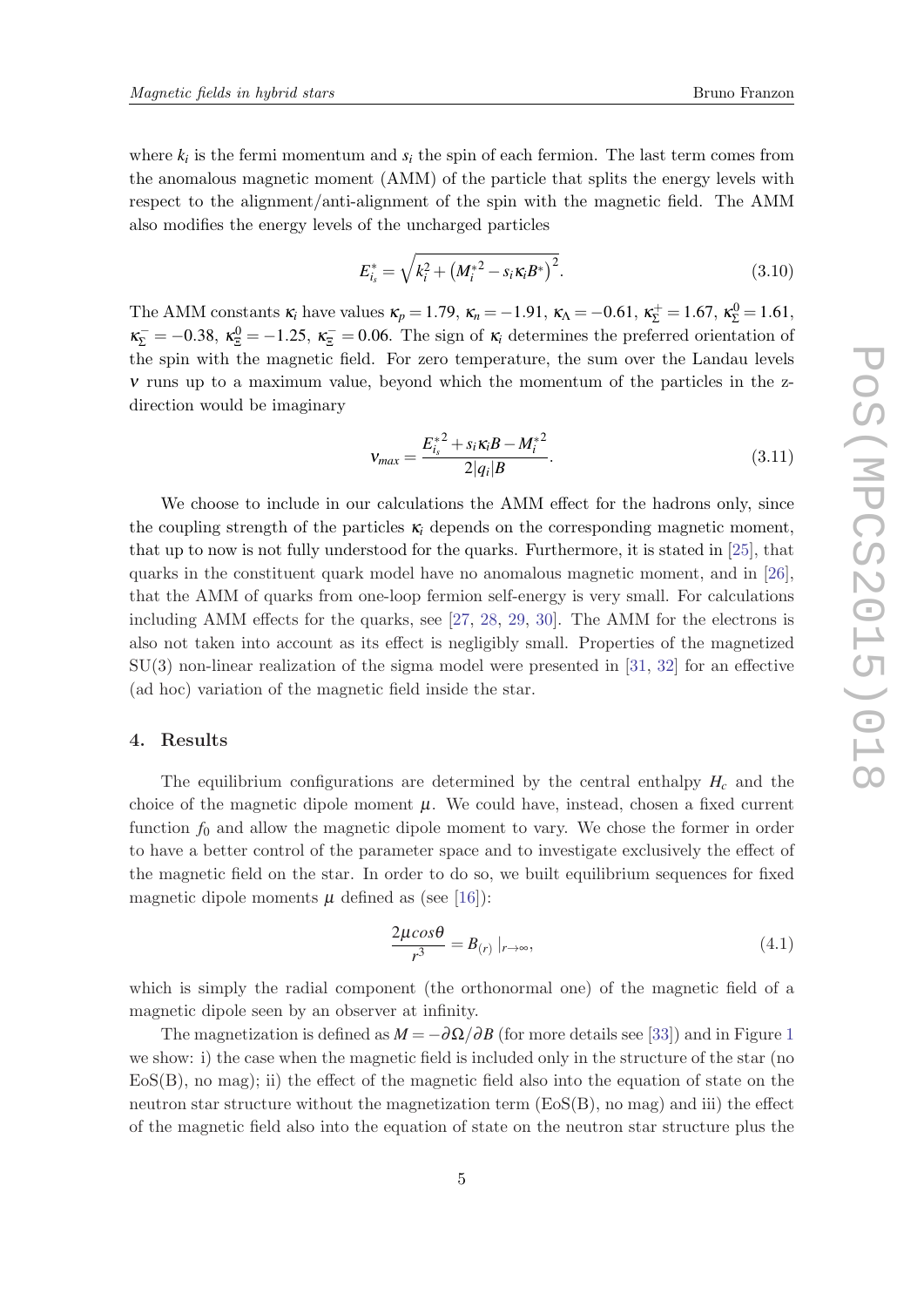<span id="page-5-0"></span>

Figure 1: Relation between the gravitational mass and the central enthalpy for non-magnetized and magnetized models. In the last case, we also include the effects of the magnetic field into the equation of state (EoS(B)) and the magnetization term (mag) .

magnetization term  $(ES(B), mag)$ . We also show the non-magnetized cased denominated TOV.

The results present in [\[17](#page-11-0)] show that the effects of the magnetic field in the equation of state and the magnetization on the neutron star structure are not considerable. Note, however, that those authors presented solutions for magnetized quark stars whose equation of state (CFL model) is very stiff and reaches, for instance, a number baryon density of about 2 times the nuclear saturation density at the surface of the star. In this work, we model not only the quark phase with up, down quarks, but also the hadronic phase containing the whole baryon octet, in a self-consistent way in the presence of the magnetic field.

The results in Figure 1 corroborate in part the results presented in [\[17](#page-11-0)], showing also that the magnetic field does not have a considerable effect on the maximum mass and radius of highly magnetized neutron stars through the effect on the equation of state for given magnetic fields. Only a very small reduction of the star mass is seen for the largest magnetic moment used in the most massive star calculated. We see, however, from our calculation a difference in the curves when the magnetization term is included. This is due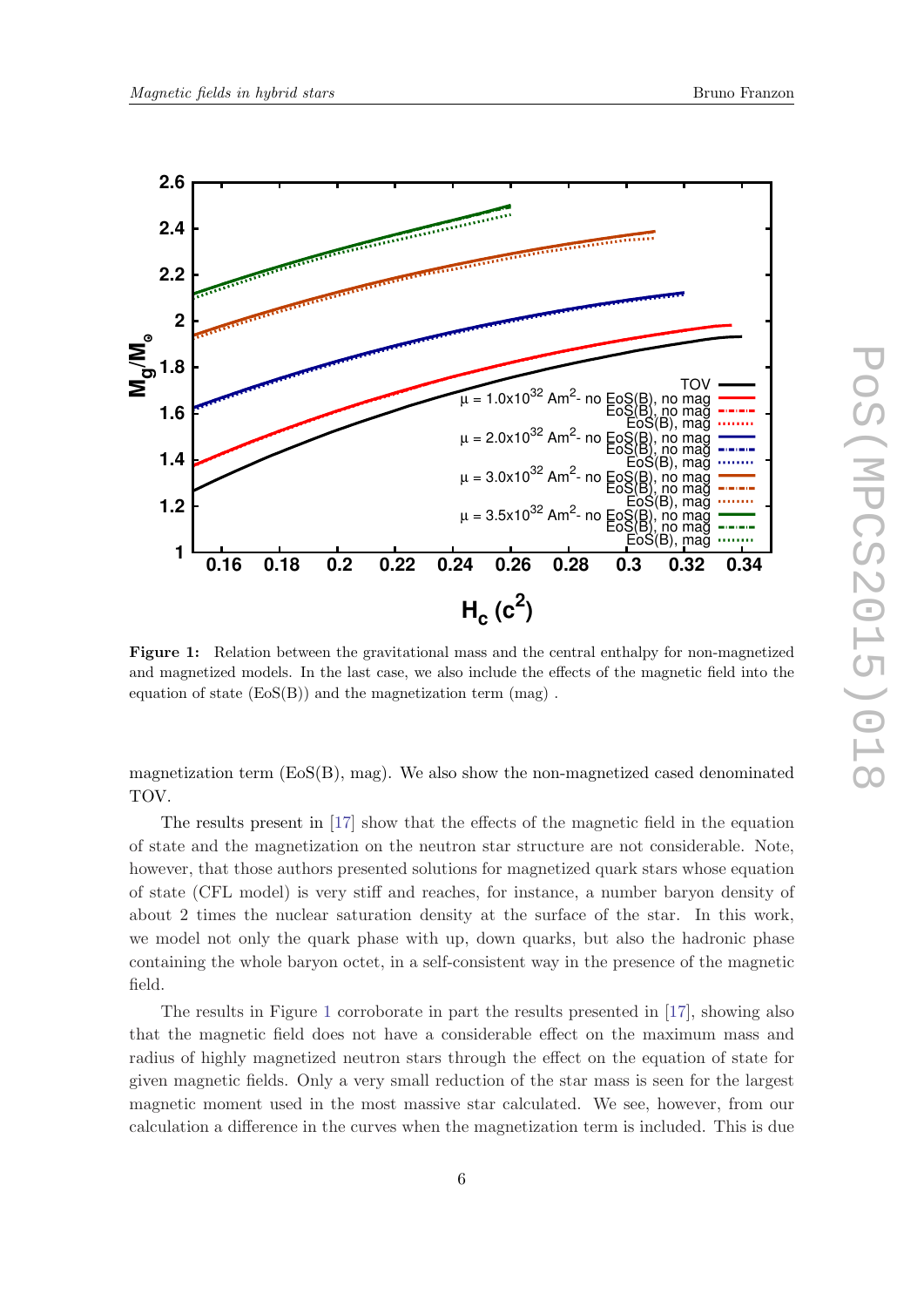<span id="page-6-0"></span>to the fact that, in our case, the magnetization strength can reach a value of about 10 times the value as in [[17\]](#page-11-0). Note that the effect of the magnetization is to decrease stellar masses.

From this point on, all the results shown will include, for consistency, the magnetic field effect in the EoS and the magnetization effect. The mass-radius diagram for highly magnetized neutron stars determined by a constant magnetic dipole moment  $\mu$  is presented in Figure 2. In this figure, we also show calculations for evolutionary sequences at fixed star baryonic mass of  $M_B = 2.2 M_{\odot}$ . These lines may represent the transition from a highly magnetized neutron star (a younger star) to a non-magnetized one (an older star).



Figure 2: Mass-radius diagram for non-magnetized and magnetized models. The calculation was done for different fixed magnetic moments  $\mu$ . The higher the magnetic moment, the higher the magnetic field. Effects of the magnetic field into the equation of state and the magnetization are also included. The gray line shows an equilibrium sequence for a fixed baryon mass of  $2.2 M_{\odot}$ . The full purple circles represent a possible evolution from a highly magnetized neutron star to a non-magnetized and spherical star.

We have chosen a fixed baryon mass of  $2.2 M_{\odot}$  because its evolution line ends almost at the maximum mass for the non-magnetized and spherical configuration. Looking at different magnetic dipole moment lines, i.e  $\mu = 1.0 \times 10^{32} \text{ Am}^2$ ,  $2.0 \times 10^{32} \text{ Am}^2$ ,  $\mu = 3.0 \times 10^{32} \text{ cm}^2$  $10^{32}$  Am<sup>2</sup> and  $\mu = 3.5 \times 10^{32}$  Am<sup>2</sup>, one sees that increasing  $\mu$  (and therefore the magnetic field) affects the structure of the neutron star in many ways. First, the maximum mass increases, but not so much as in the case of no-fixed baryon number, what had been already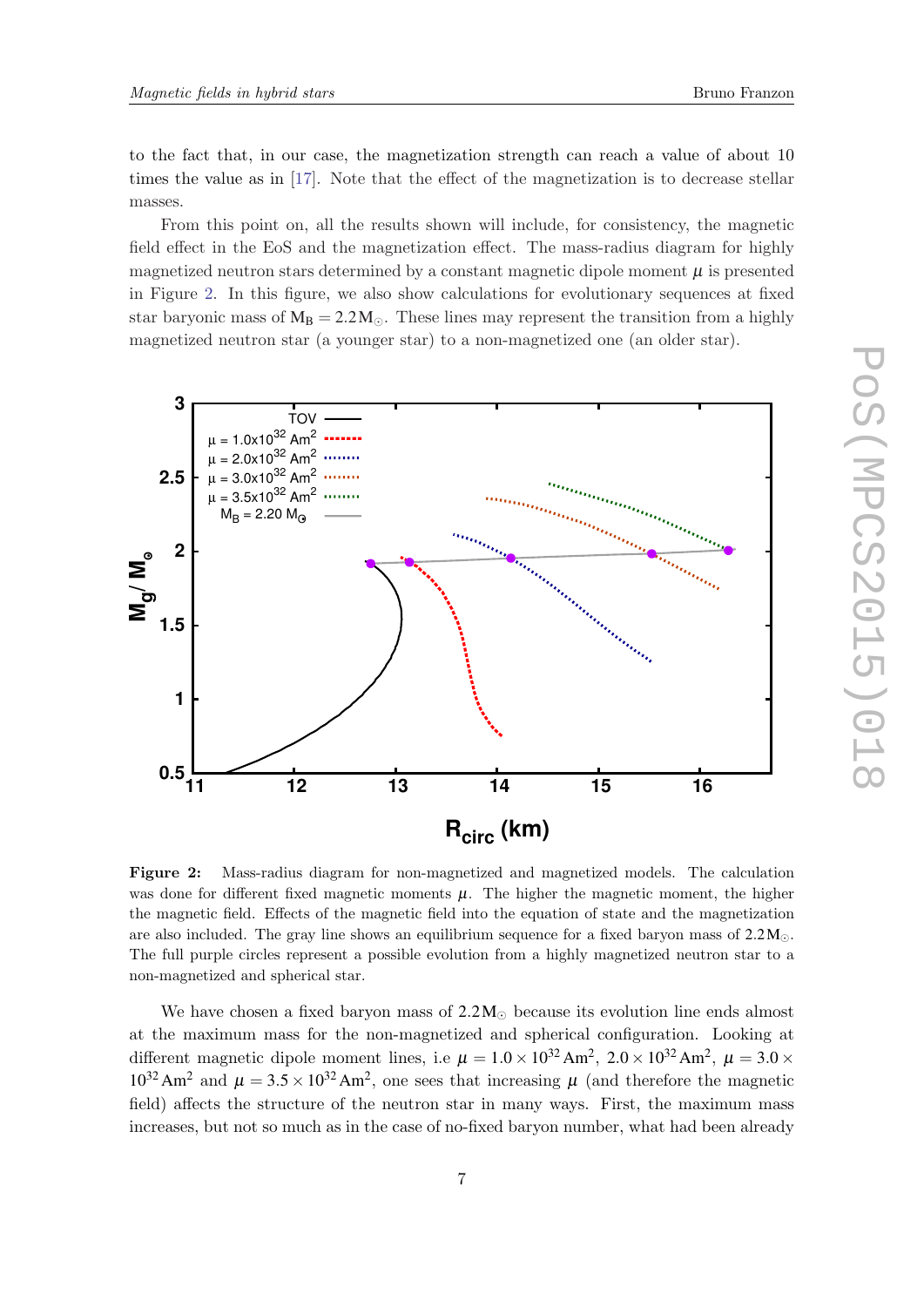raised in [\[34](#page-12-0)] using spherical approach. This is an effect of the Lorentz force acting outward and against gravity. For this reason, the star can support more mass. Second, the circular equatorial radius of the sequence increases and the star becomes much more deformed with respect to the symmetry axis. This deformation is also an effect of the assumption of a poloidal magnetic field, which makes the star more oblate. Calculations including toroidal magnetic field components have shown that magnetized stars become more prolate with respect to the non-magnetized case, see e.g. [\[35](#page-12-0), [36,](#page-12-0) [37](#page-12-0)].

Figure [3](#page-8-0) shows the magnetic field profile and the enthalpy iso-contours for a star with the maximum mass for a magnetization  $\mu = 3.5 \times 10^{32} \text{ Am}^2$ , as can be seen in Figure [2.](#page-6-0) This value roughly corresponds to the solution with maximum field configuration achieved with the code.

Now we follow the fixed baryon mass  $M_B = 2.2 M_{\odot}$  $M_B = 2.2 M_{\odot}$  $M_B = 2.2 M_{\odot}$  in Figure 2 and present microscopic and macroscopic properties as a function of the central magnetic field in the stars. First, as shown in Fig. [4](#page-9-0), the central baryon number density decreases with the central magnetic field and it has the maximum value at the center only in the static case. In the other cases, its maximum is found somewhere inside the star. This is due to the Lorentz force, which is related to the macroscopic currents that create the magnetic field, acting on the matter which has been pushed off-center. This is analogous to the number density reduction in the rotating star case. As we will see, this has a huge impact on the particle population of these objects. Second, the gravitational mass also increases, as already mentioned in this section. Third, as we fixed the baryon mass  $M_B$ , each star in the sequence reproduces different values of the central enthalpy  $H_c$  and a different magnetic dipole moment  $\mu$ . The latter is free to vary and increases with the central magnetic field. Fourth, the ratio between the polar and the equatorial radii increases as the magnetic field increases and, therefore, the star becomes more deformed (oblate). For all quantities in Figure [4](#page-9-0), the curves have a qualitatively change in behaviour for a magnetic field strength of  $0.9-1.0\times10^{18}$  G. At this point, the magnetic force has pushed the matter off-center and a topological change to a toroidal configuration can take place  $([10])$  $([10])$  $([10])$ . However, our current numerical tools do not enable us to handle toroidal configuration, which gives a limit for the magnetic field strength that we can obtain within this approach. As a consequence, the baryon number density, for example, will never reach zero at the center of the star. Still, the value of the magnetic field shown in Figure [4](#page-9-0) represents the limit in terms of magnetic field strength for a star at fixed baryon mass of  $M_B = 2.2 M_\odot$ . Other configurations, as depicted in Figure [3,](#page-8-0) can reach values higher than  $1.0 \times 10^{18}$  G.

Note that, in Figure [4](#page-9-0), the ratio between the polar and the equatorial radii can reach 50% for a magnetic field strength of  $\sim 1 \times 10^{18}$  G at the center. Therefore, one sees that the deviations from spherical symmetry are quite significant and need to be taken into consideration while modelling these highly magnetized objects and a simple TOV solution can not be applied.

The changes in the global properties of stars due to the inclusion of the magnetic field into the gravitational equations are remarkable, and in order to study how the microphysics is modified with the magnetic field, we present in Figure [5](#page-10-0) the particle population  $Y_i = \rho_i/\rho_b$ as a function of the baryon chemical potential  $\mu_B$  for different values of the magnetic dipole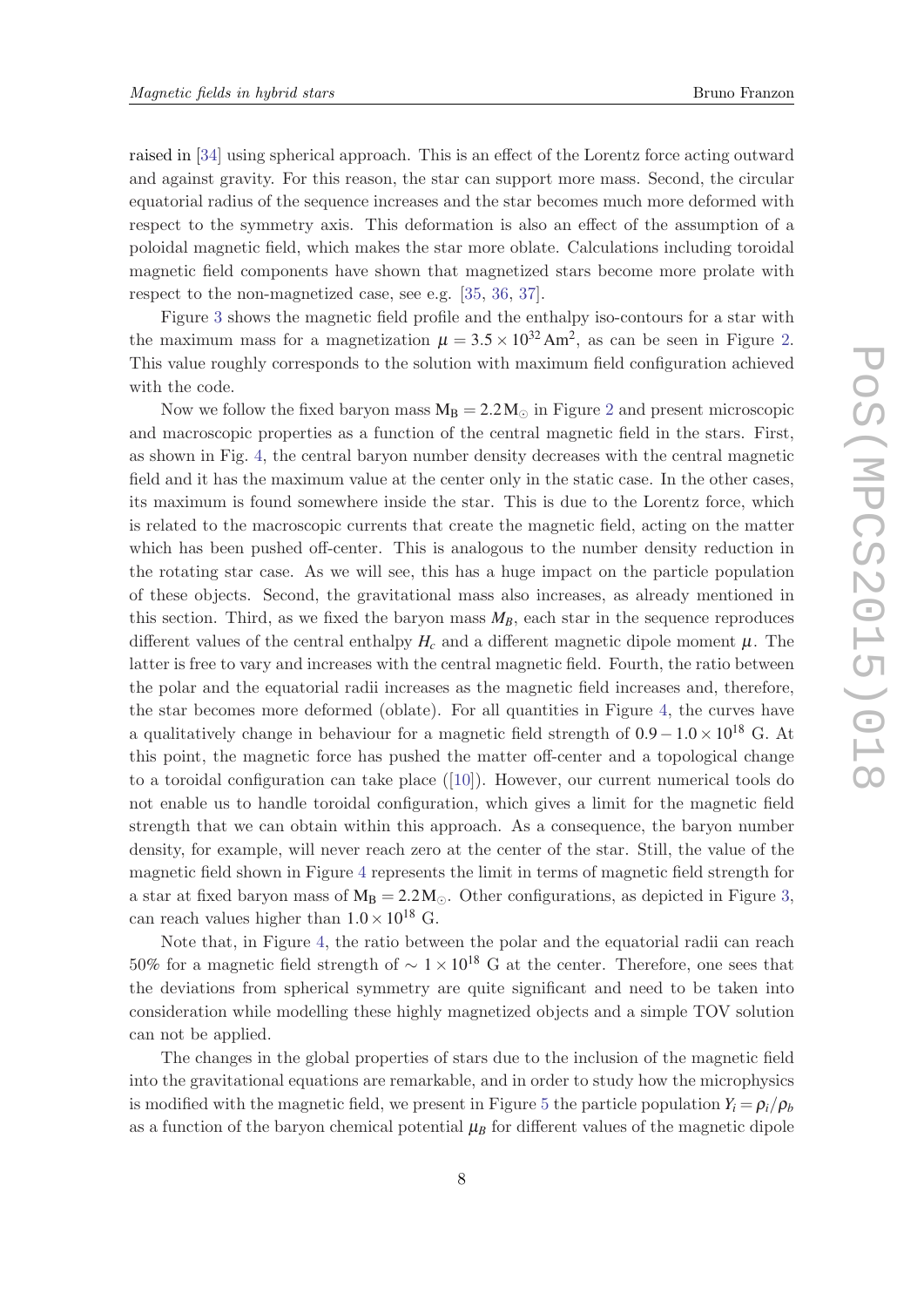<span id="page-8-0"></span>

# magnetic field

**Figure 3:** Magnetic field surfaces (on the top panel), i.e  $A_{\phi}$  iso-contours measured by the Eulerian observer  $\mathscr{O}_0$  for the chiral EoS. This star is near the maximum equilibrium configuration achieved by the code and the maximum mass for the value  $\mu = 3.5 \times 10^{32} \text{ Am}^2$ , as shown in Figure 3. In the bottom panel, the corresponding enthalpy profile is shown, which corresponds to a central enthalpy of  $H_c = 0.26 c^2$  ( $n = 0.463$  fm<sup>-3</sup>). The gravitational mass obtained for the star is 2.46 M<sub>o</sub> and the polar and the central magnetic fields are  $8.59 \times 10^{17}$  G and  $1.62 \times 10^{18}$  G, respectively. The ratio between the magnetic pressure and the matter pressure in the center for this star is 0.793.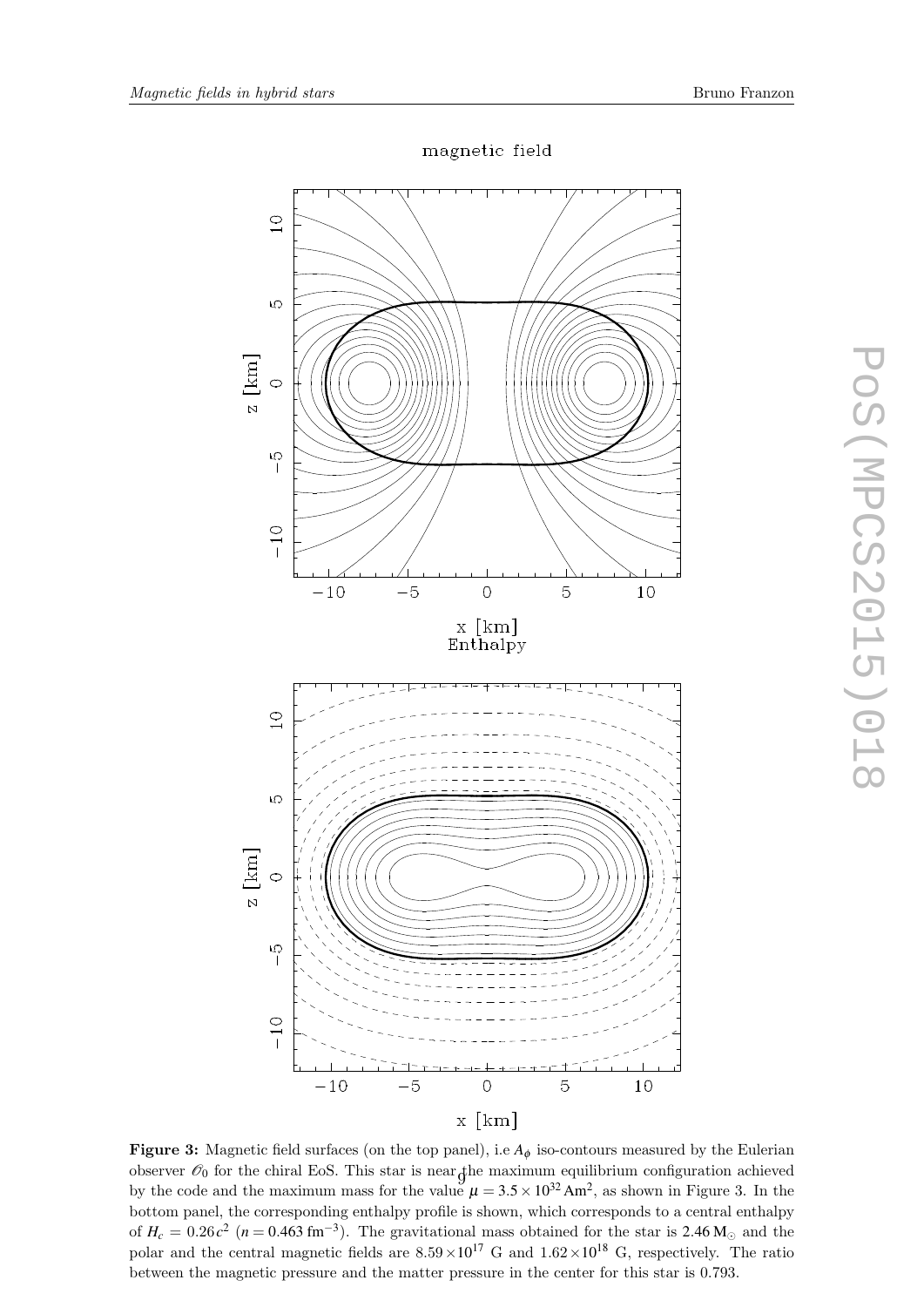<span id="page-9-0"></span>

Figure 4: Microscopic and macroscopic star quantities, i.e central baryon number, gravitational mass, dipole magnetic moment and ratio between polar and equatorial coordinate radii, as a function of the central magnetic field. These curves represent an equilibrium sequence at fixed baryon mass  $M_B = 2.2 M_{\odot}$  for different magnetic field intensities. See the line for  $M_B = 2.2 M_{\odot}$  in Fig. 3).

moment  $\mu$  for a fixed baryon mass  $M_B = 2.2 M_{\odot}$ . The kinks in the population plot that can be observed for values equal to or greater than  $\mu = 2.0 \times 10^{32}$  Am<sup>2</sup> are due to the Landau quantization.

For the spherical non-magnetized case, the TOV solution was obtained for a hybrid star (with mixed phase) composed by the baryon octet, electrons, muons and u, d and s quarks. In Figure [5](#page-10-0), the red vertical line represents the baryon chemical potential reached at the center of the maximum mass star in the non-magnetized case. With the inclusion of the magnetic field through the dipole magnetic moment of  $\mu = 1.0 \times 10^{32} \text{Am}^2$ , the central baryon chemical potential is reduced due to the Lorentz force. The new central value for  $\mu_B$  is below threshold for the creation of quarks, which are, therefore, suppressed. An even larger effect can be seen in the star for higher values of the magnetic dipole moment  $\mu = 2.0 \times 10^{32}$  Am<sup>2</sup>,  $\mu = 3.5 \times 10^{32}$  Am<sup>2</sup>, when even the hyperons are suppressed. As a result, the properties of these objects such as neutrino emission and consequently the star cooling, are strongly affected by the magnetic field strength in their interior as already pointed out in [\[31\]](#page-12-0) for a spherical solution.

In this way, younger stars that possess strong magnetic fields might go through a phase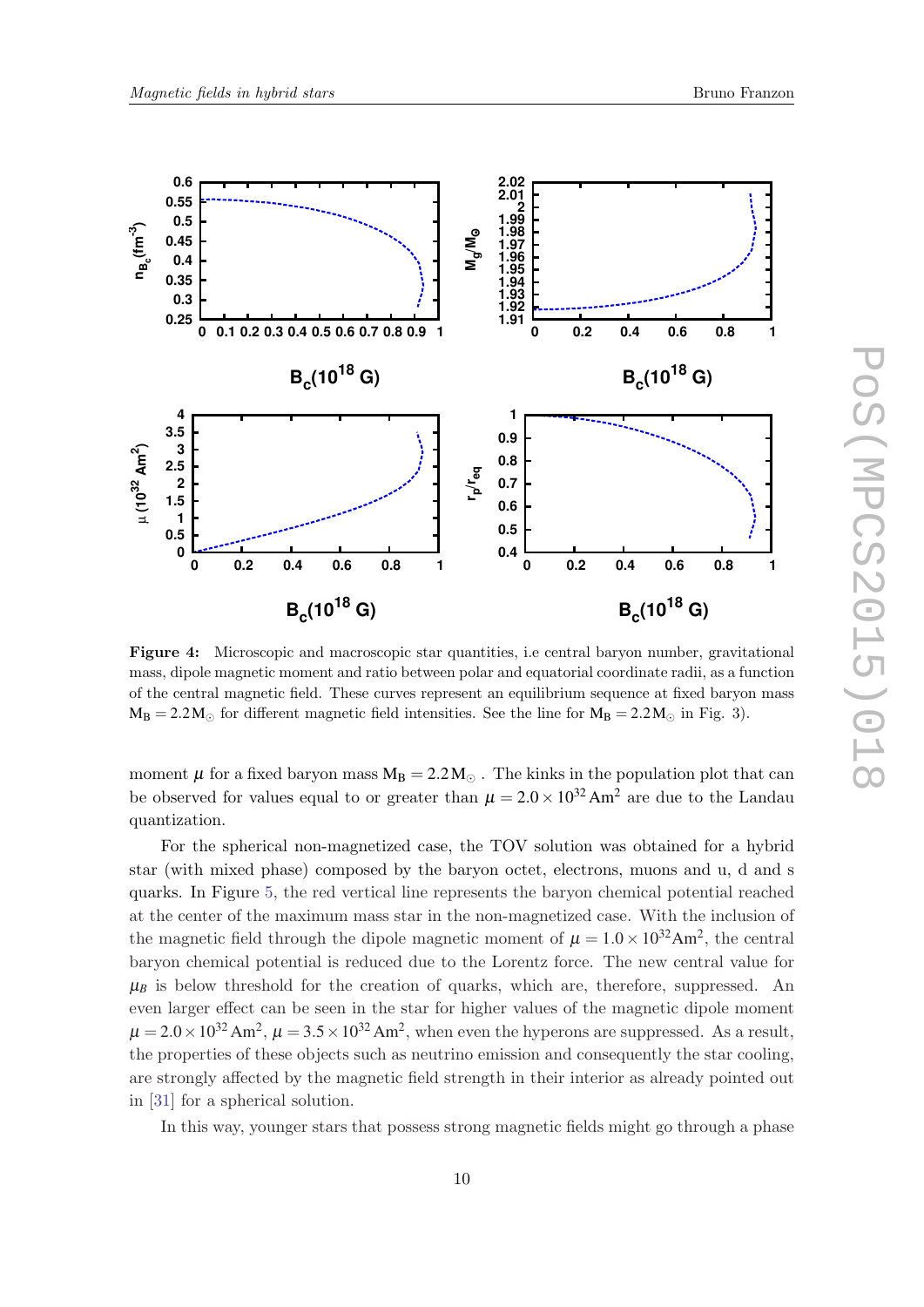

<span id="page-10-0"></span>

Figure 5: Stellar particle population as a function of the baryon chemical potential. All figures represent an equilibrium sequence at fixed baryon mass  $M_B = 2.2 M_{\odot}$ . As one increases the magnetic field, the particle population changes inside the star. These stars are represented in Fig. 2 by the full purple circles. For the non-magnetized case  $(B=0)$ , the vertical red line represents the chemical potential reached at the center of the star, namely, 1320 MeV.

transition later along their evolution, when their central densities increase enough for the hyperons and quarks to appear. Such phenomena might have observable signatures such as a distinct change in the cooling behaviour as well as a very different rotational slowing down, reflected in the stellar braking index.

## Acknowledgement

We thank M. Strickland for fruitful comments and Joachim Frieben and D. Chatterjee for the valuable help with the numerical code. B. Franzon acknowledges support from CNPq/Brazil, DAAD and HGS-HIRe for FAIR. S. Schramm acknowledges support from the HIC for FAIR LOEWE program. The authors wish to acknowledge the "NewCompStar" COST Action MP1304.

# References

[1] R. C. Duncan and C. Thompson, Formation of very strongly magnetized neutron stars implications for gamma-ray bursts, Astrophys. J. 392 (1992) L9.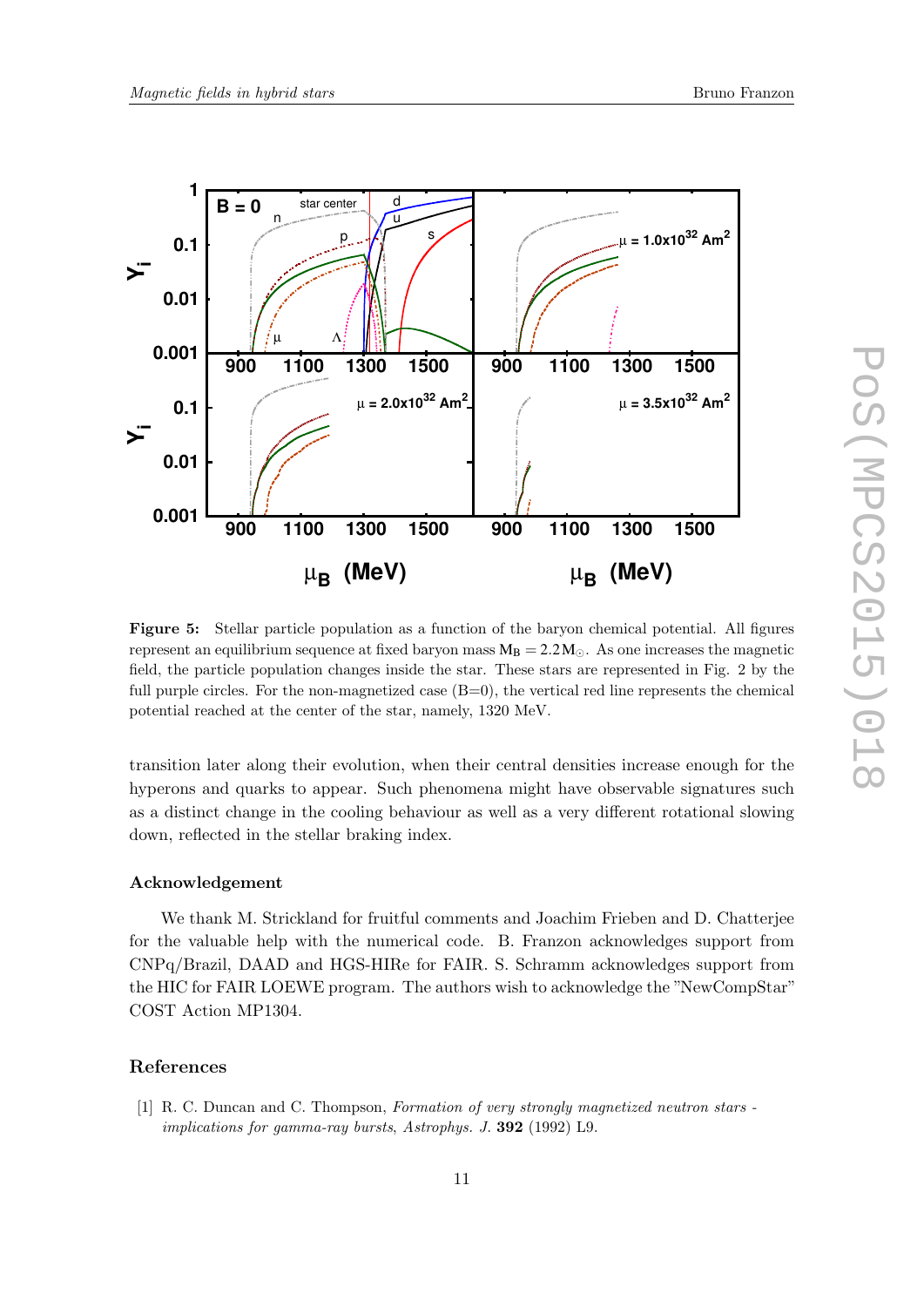- <span id="page-11-0"></span>[2] C. Thompson and R. C. Duncan, Neutron star dynamos and the origins of pulsar magnetism, Astrophys. J. 408 (1993) 194.
- [3] C. Thompson and R. C. Duncan, The Soft gamma repeaters as very strongly magnetized neutron stars. 2. Quiescent neutrino, x-ray, and Alfven wave emission, Astrophys. J. 473 (1996) 322.
- [4] B. Paczynski, Gb 790305 as a very strongly magnetized neutron star, Acta Astronomica 42 (1992) 145–153.
- [5] A. Melatos, Bumpy spin-down of anomalous x-ray pulsars: The link with magnetars, The Astrophysical Journal Letters 519 (1999) L77.
- [6] K. Makishima, T. Enoto, J. S. Hiraga, T. Nakano, K. Nakazawa, S. Sakurai et al., Possible Evidence for Free Precession of a Strongly Magnetized Neutron Star in the Magnetar 4U 0142+61, Phys. Rev. Lett. 112 (2014) 171102.
- [7] E. J. Ferrer, V. de La Incera, J. P. Keith, I. Portillo and P. L. Springsteen, Equation of state of a dense and magnetized fermion system, Physical Review C 82 (2010) 065802.
- [8] D. Lai and S. L. Shapiro, *Cold equation of state in a strong magnetic field-effects of inverse* beta-decay, The Astrophysical Journal 383 (1991) 745–751.
- [9] I. Fushiki, E. Gudmundsson and C. Pethick, Surface structure of neutron stars with high magnetic fields, The Astrophysical Journal 342 (1989) 958–975.
- [10] C. Y. Cardall, M. Prakash and J. M. Lattimer, Effects of strong magnetic fields on neutron star structure, The Astrophysical Journal 554 (2001) 322.
- [11] W. L. The Astrophysical Journal **140** (1964) 1309.
- [12] T. Tatsumi, Ferromagnetism of quark liquid, Physics Letters B 489 (2000) 280–286.
- [13] J. Vink and L. Kuiper, Supernova remnant energetics and magnetars: no evidence in favour of millisecond proto-neutron stars, Monthly Notices of the Royal Astronomical Society: Letters 370 (2006) L14–L18.
- [14] R. C. Tolman, Static solutions of einstein's field equations for spheres of fluid, Physical Review 55 (1939) 364.
- [15] J. R. Oppenheimer and G. M. Volkoff, On massive neutron cores, Physical Review 55 (1939) 374.
- [16] S. Bonazzola, E. Gourgoulhon, M. Salgado and J. Marck, Axisymmetric rotating relativistic bodies: a new numerical approach for exact solutions, Astronomy and Astrophysics 278 (1993) 421–443.
- [17] D. Chatterjee, T. Elghozi, J. Novak and M. Oertel, Consistent neutron star models with magnetic field dependent equations of state, Mon. Not. Roy. Astron. Soc. 447 (2015) 3785.
- [18] J. L. Noronha and I. A. Shovkovy, Color-flavor locked superconductor in a magnetic field, Physical Review D 76 .
- [19] M. Bocquet, S. Bonazzola, E. Gourgoulhon and J. Novak, Rotating neutron star models with magnetic field, Astron. Astrophys. 301 (1995) 757, [[gr-qc/9503044](http://arxiv.org/abs/gr-qc/9503044)].
- [20] M. Hempel, V. Dexheimer, S. Schramm and I. Iosilevskiy, Noncongruence of the nuclear liquid-gas and deconfinement phase transitions, Phys. Rev. C 88 (Jul, 2013) 014906.